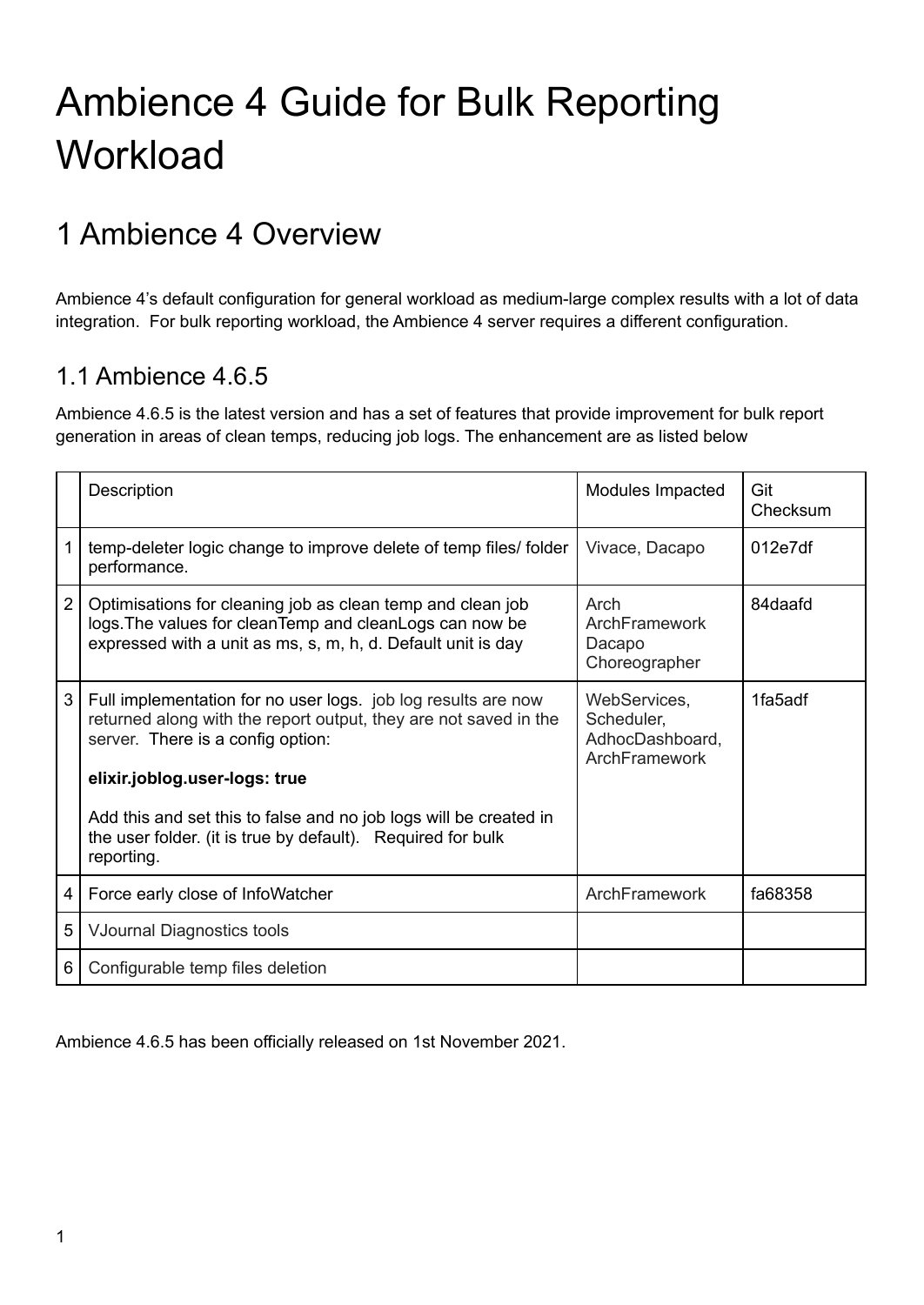## 2 Ambience 4 Configuration for managing temp files, user job logs and vjournal

### 2.1 Overview

The strategy adopted for bulk reporting in our test environment is to keep the vjournal and server temp folder size as small as possible. The configuration focuses on reducing the cleanTemp and cleanJob expiry time and compacting time interval of the repository filesystem and the vjournal.

Here are the summaries of the the steps needed

- Setup the "All in one Housekeeping" job and schedule it to run
- Set the cleanTemp and cleanLogs file values in Domain admin portal page
- Set the vivace compact frequency, file count value and set user job log

### 2.2 Configuration

The below settings is a reference configuration in our test environment . We set the housekeeping jobs to run every 15 minutes interval and 20 minutes for compacting vjournal file.

The configuration files for your reference is at

[https://drive.google.com/file/d/1hzv5jO\\_fOij\\_io698Ja3\\_8F1knEqZ9nN/view?usp=sharing](https://drive.google.com/file/d/1hzv5jO_fOij_io698Ja3_8F1knEqZ9nN/view?usp=sharing)

In the archive, there are three reference configuration files as

- all-in-one-housekeeping.job
- etc/application.conf
- etc/logback.xml

Users are advised to monitor and make the appropriate changes to the setting for their intended production environment.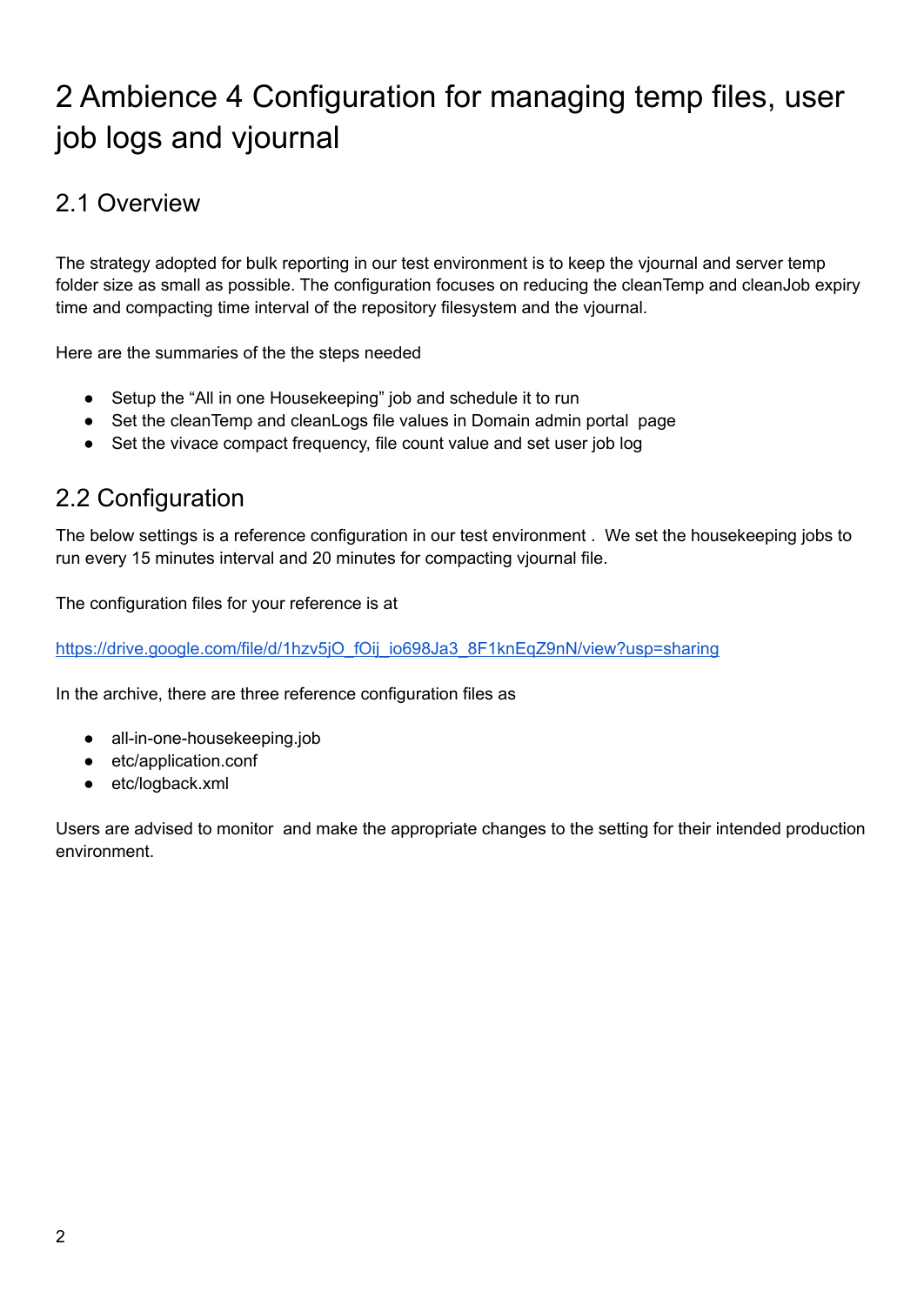#### 2.2.1 All in one Housekeeping job

This new housekeeping job does the following, Clean temp files and logs, clean session and compact temp and file store. Compact files store need not be part of this housekeeping job, if there is no frequent change to the store.



You may deploy the "all-in-one-housekeeping.job" file using Ambience Designer. Place the job file in the Ambience repository admin user cron folder i.e. repository:/User/admin/cron as seen above.

Next go to the Ambience Web portal login as the admin user, Schedule

(/elx/do/eno/po/index.html#schedule). Create a new scheduled all-in-one-housekeeping job to run every 15 minutes. You may vary this value according to your environment.

| Overview       | Create                      | <b>Repository</b> | Search          | <b>Schedule</b>                  | Logs | Admin                      |               |          |                   |
|----------------|-----------------------------|-------------------|-----------------|----------------------------------|------|----------------------------|---------------|----------|-------------------|
| <b>Enabled</b> | <b>Disabled</b>             |                   |                 |                                  |      |                            | <b>Create</b> | Refresh  | <b>Export All</b> |
| Name           |                             | User              | <b>Previous</b> |                                  |      | <b>Next</b>                |               | Calendar |                   |
| <b>Daily</b>   |                             | admin             |                 |                                  |      | 2021-07-27 00:15:00 +08:00 |               |          | <b>Run Now</b>    |
| Hourly         |                             | admin             |                 | $2021 - 07 - 26$ 12:00:00 +08:00 |      | 2021-07-26 13:00:00 +08:00 |               |          | <b>Run Now</b>    |
| Weekly         |                             | admin             |                 |                                  |      | 2021-08-01 03:15:00 +08:00 |               |          | <b>Run Now</b>    |
|                | all-in-one-housekeeping.job | admin             | $\mathscr{L}$   | 2021-07-26 12:16:08 +08:00       |      | 2021-07-26 12:31:08 +08:00 |               |          | <b>Run Now</b>    |

| Overview                 | Create                                                                                 | <b>Repository</b>             | <b>Search</b>             | <b>Schedule</b>                                    | Logs                    | Admin        |                   |
|--------------------------|----------------------------------------------------------------------------------------|-------------------------------|---------------------------|----------------------------------------------------|-------------------------|--------------|-------------------|
| <b>Enabled</b>           | <b>Disabled</b>                                                                        |                               |                           |                                                    |                         |              | <b>Export All</b> |
| <b>Trigger</b>           | <b>Parameters</b>                                                                      |                               |                           |                                                    |                         |              |                   |
| Name:                    | all-in-one-housekeeping.jo                                                             | Enabled: V                    | <b>Duplicate</b>          |                                                    |                         |              |                   |
| Job:                     | /User/admin/cron/all-in-one-housekeeping.job                                           |                               |                           |                                                    | <b>Select</b>           |              |                   |
| Calendar:                | $\Diamond$<br>None                                                                     | <b>Time Zone:</b>             | System Default Time Zone  |                                                    | $\ddot{\circ}$          |              |                   |
|                          | How should the job be scheduled?                                                       |                               | Run with Regular Interval | $ \hat{\mathbf{c}} $                               |                         |              |                   |
| 15<br>Every:             | ¢<br>minutes                                                                           | $ \diamond\rangle$<br>Repeat: |                           | <b>7</b> Forever                                   | <b>Times Triggered:</b> | ¢<br>14      |                   |
| <b>Schedule Starting</b> |                                                                                        |                               |                           |                                                    |                         |              |                   |
|                          | Date: 2021-07-26                                                                       | Hour:<br>$\Omega$             | Minute:                   | $\bigcirc$                                         | Second:<br>$\Omega$     | <b>Z</b> Now |                   |
| <b>Schedule Stopping</b> |                                                                                        |                               |                           |                                                    |                         |              |                   |
| Date:                    | 2021-07-26                                                                             | Hour:<br>$\Omega$             | Minute:                   | $\Omega$                                           | Second:<br>$\circ$      | Never        |                   |
| <b>Timeout</b>           |                                                                                        |                               |                           |                                                    |                         |              |                   |
| <b>Wait for Start:</b>   | 60                                                                                     | $\hat{z}$ (s) Wait for End:   | 60                        | $\div$ (s)                                         |                         |              |                   |
| <b>Misfire</b>           |                                                                                        |                               |                           |                                                    |                         |              |                   |
|                          | Refire the trigger immediately upon detection.                                         |                               |                           | Do not refire. Wait until the next scheduled time. |                         |              |                   |
| <b>Adjust Repeat</b>     |                                                                                        |                               |                           |                                                    |                         |              |                   |
|                          | Adjust the repeat count as if successful all eave the repeat count as prior to misfire |                               |                           |                                                    |                         |              |                   |

You may choose to disable the daily, hourly or weekly job once you have tested the system. But they did not have a significant impact on the test system.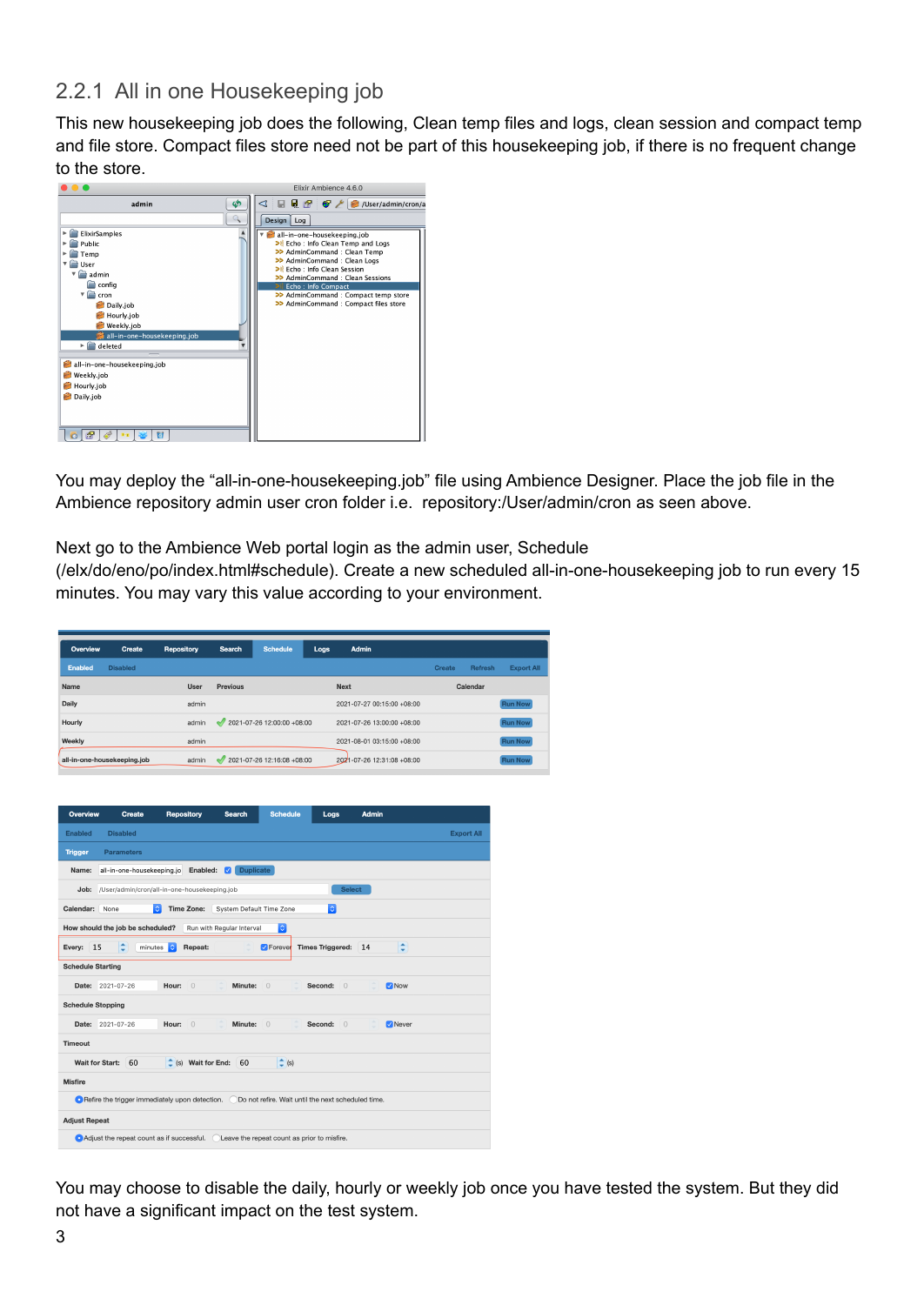#### 2.2.2 Update the cleanTemp and cleanLogs value on domain admin page

The values for cleanTemp and cleanLogs can now be expressed with a unit: Allowed units are:

- **ms** = milliseconds
- $s =$  seconds
- $\bullet$  **m** = minutes
- $\bullet$  **h** = hour
- $\bullet$  **d** = day (default)

Set the cleanTemp and cleanLog configuration value using web portal domain configuration. Do not use the Designer configuration panel as this will overwrite the values set.

Login into domain admin web page (/elx/dm/eno/index.html#configuration) .

|                 | Domain Manager Sign in |  |
|-----------------|------------------------|--|
| <b>Username</b> |                        |  |
|                 |                        |  |
| Password        |                        |  |

Go to the configuration tab and navigate to "module/repository/monitor/" node.

Make two changes to the Repository cleanTemp and cleanLogs time i.e. 15 m (15 minutes) and save the changes as seen below

i) cleanLogs - module/repository/monitor/cleanLogs



ii) cleanTemp - module/repository/monitor/cleanTemp

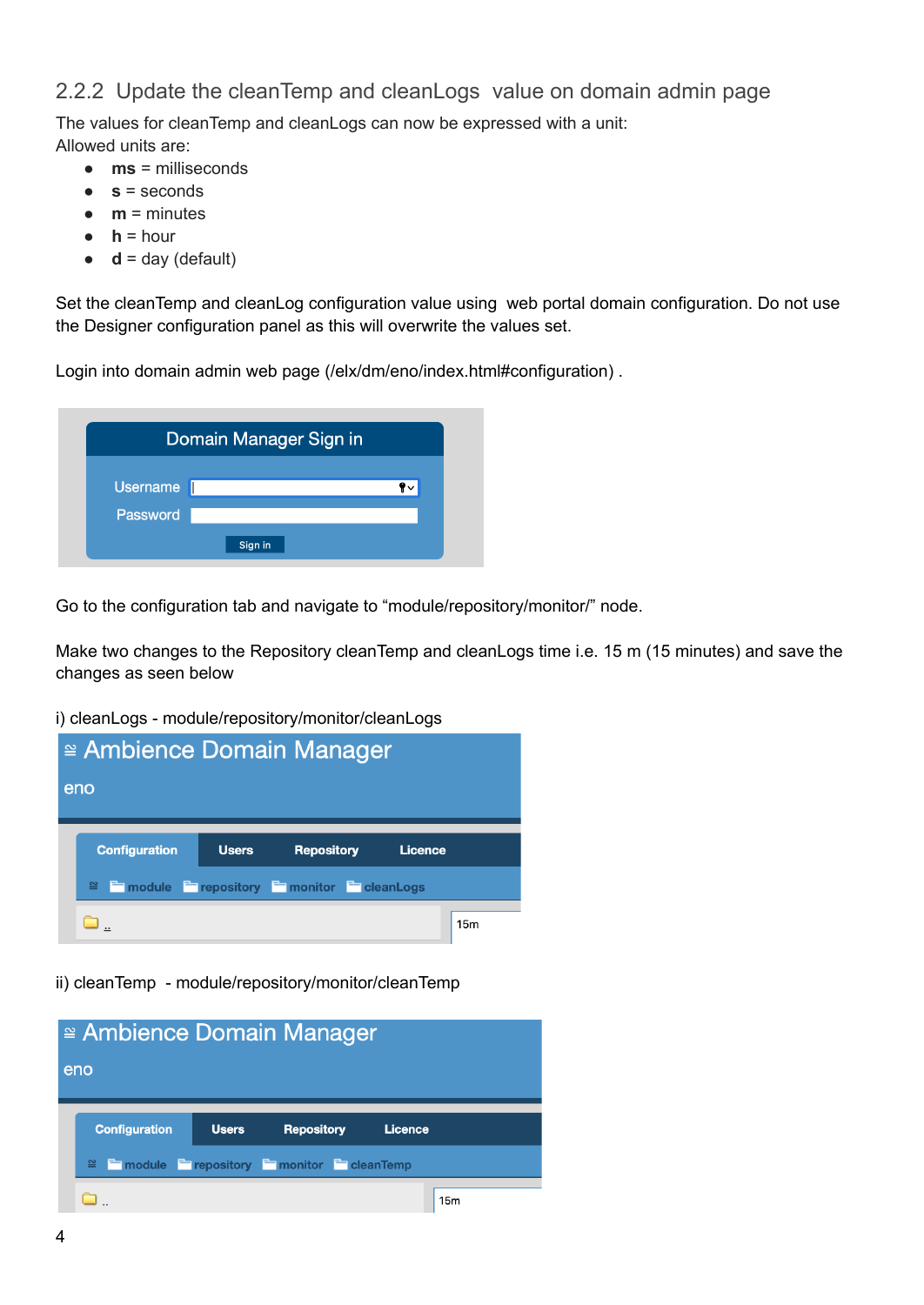2.2.3 Update the vivace compact frequency, file count and user-logs value in the "application.conf" Ambience configuration file in "etc" folder



The values used in the test environment are

- elixir.vivace.compact-frequency=20 minutes
- elixir.vivace.backup-count=6
- elixir.joblog.user-logs=false

```
anna. I cillule. Hetty. ttp. pui t
akka.cluster.roles = ["vivace", "seed"]
elixir.vivace.compact-frequency=20 minutes
elixir.vivace.backup-count=6
elixir.joblog.user-logs=false
|elixir {|root = $root-dir
```
When "elixir.joblog.user-logs" is set to false, job log results are returned along with the report output, they are not saved in the server. This prevents the "data/dacapo/eno/repository-temp/" folder size from growing rapidly. You may monitor to "data/dacapo/eno/repository-temp/" folder after the housekeeping job is done to ensure that this parameter is working,

2.2.4 Other optimization to improve performance

a) Disable indexer in application.conf as it is not needed for bulk report generation.

```
indexer {
 dir = ${root-dir}"/data/indexer"
 initial-delay = 5 minutes
 update-interval = 15 days
 max-results = 1000
 enabled = false
 indexers = ['ds", "pdf", "rml", "text"]}
```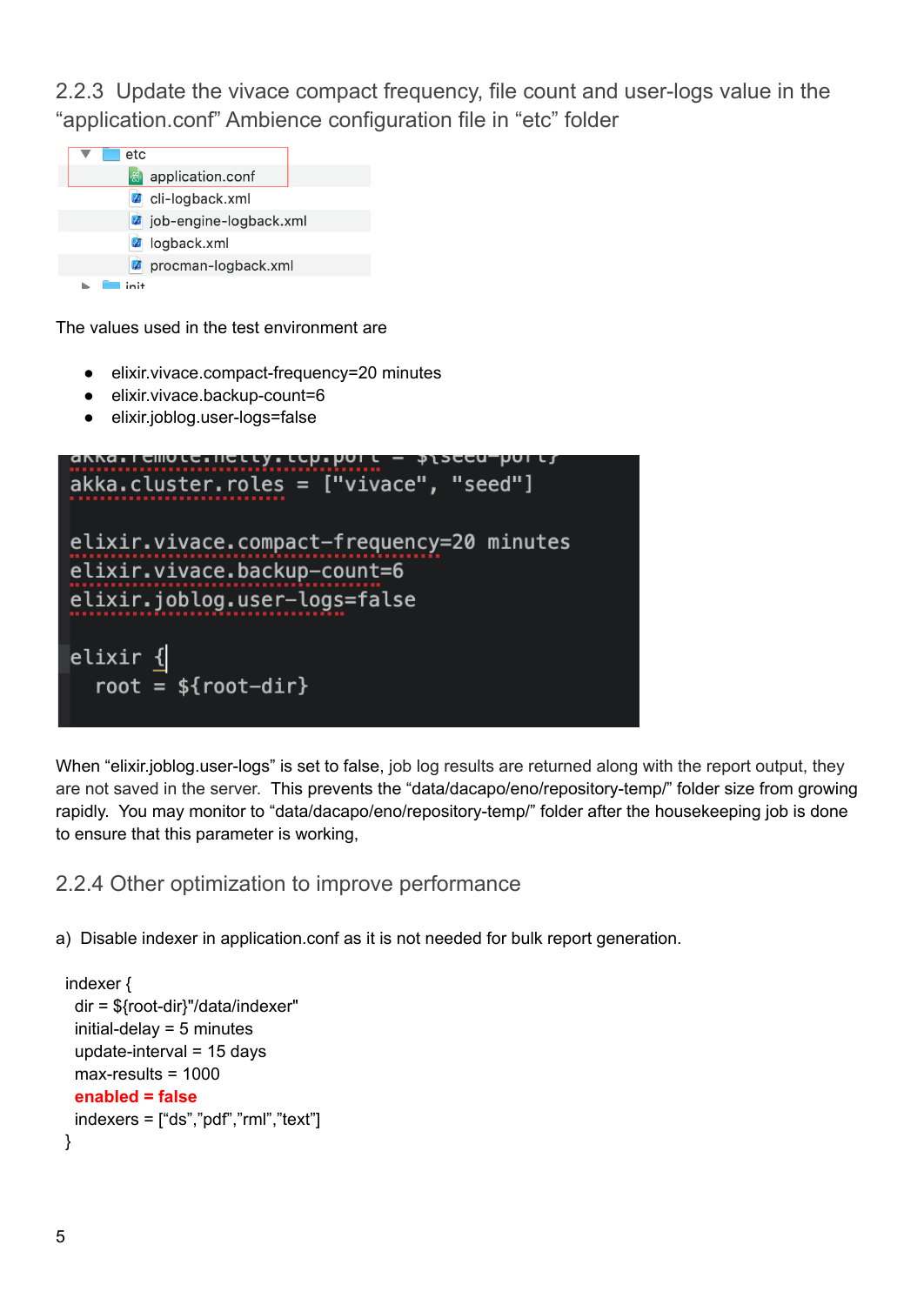b) Reduce Ambience logging

You may reduce the ambience logging by setting the amount of information to be logged out into the file as in the logback.xml configuration to warn instead.



To see server activities only here is new logger entry

<logger name="com.elixirtech" level="**warn**" /> **<logger name="Activity" level="info" />** <logger name="com.elixirtech.ui.SystemStatus" level="warn" /> <logger name="com.elixirtech.vivace" level="**warn**" />

This only logs activity logs.

You may do the same to job-engine-logback.xml change com.elixirtech level to warn

<logger name="com.elixirtech" level="warn" additivity="false">

This could cut the logs to about half the size as compared to the default configuration.

For more information on logback, you may refer to http://logback.qos.ch/documentation.html .

c) Configurable .temp files deletion

This feature enables you to configure to avoid output of temp files & is handy when you're generating a large amount of reports/files. It can be enabled by setting it to "**true**" in "**/etc/application.conf**" as shown below.

# When generating a lot of temp files, eg. with a batch of a million reports # set this to true to avoid generating lots of temp files that will take time to clean up later **job.fast-temp-cleaner.enabled = true**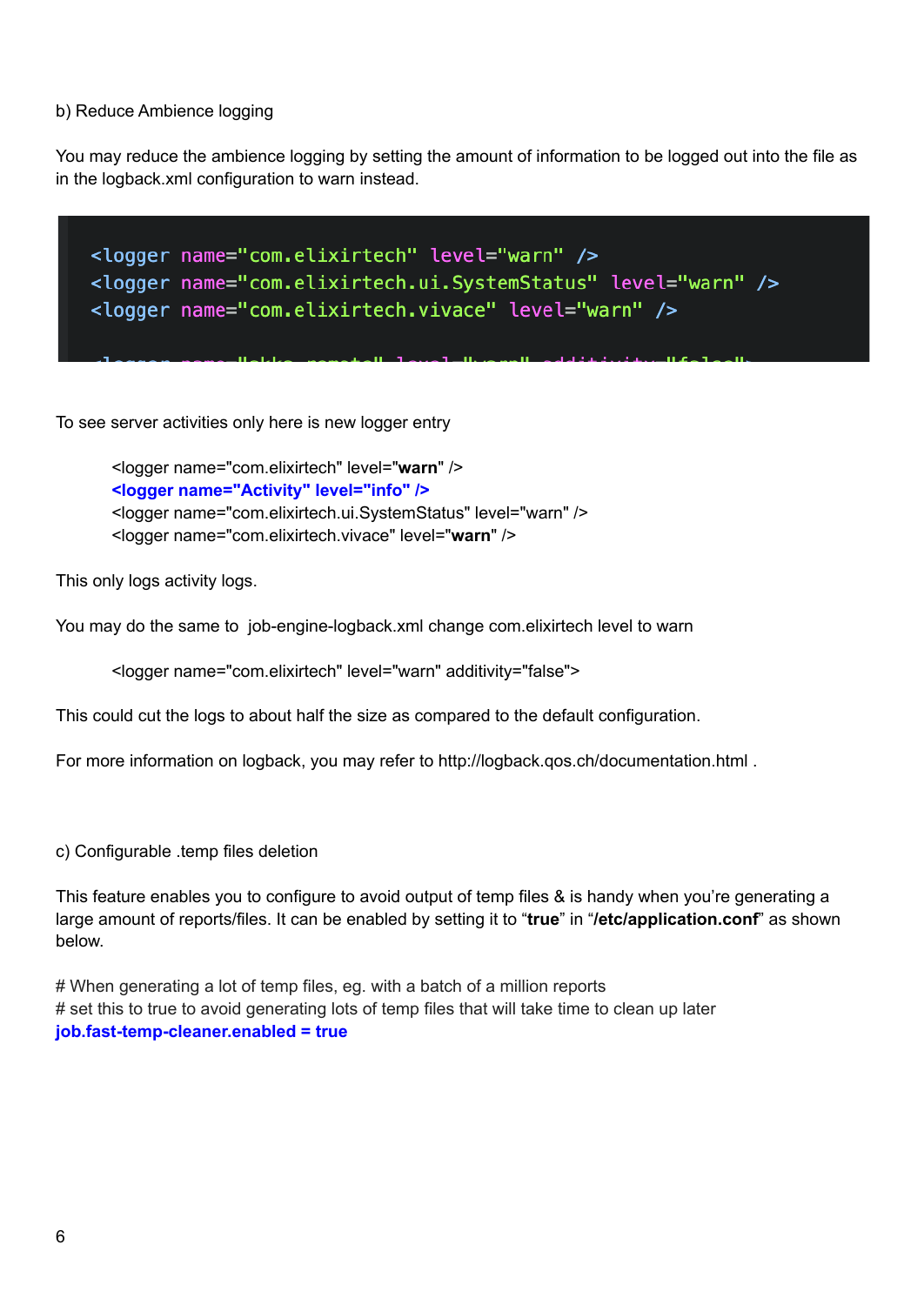## 3) Ambience 4 sizing and approach for bulk reporting in Test System

### 3.1) Test system size

The recommendation sizing is 1 core per process i.e 1 core for Ambience Server and per core for Jobengine. However the number of cores is dependent on the vendor of CPU and the server environment. And 1- 2 GB of Ram per process. For example an Ambience and 4 Jobengine would need about 8 GB ram to be allocated.

In our testing system for Ambience server with 4 Job Engines running on vmware , the optimal configuration is to have at least 4 - 6 VCPUs assigned to the system and 8 GB of Ram. As having more threads will help in the system processes i.e. OS to run and Java runtime to perform its GC job and for the Ambience server to run and reclaim resources.

## 3.2) Java - Server and Job Engine configuration

The Java configuration can be set up on the Ambience Server with a GC flag "**-XX:+UseG1GC**",



#### #!/bin/sh

cd ..

OPTIONS="**-XX:+UseG1GC** -Dvisualvm.display.name=AmbienceServer -Delixir.home=. -Djetty.home=jetty -Djetty.base=jetty/elx-base -Djava.awt.headless=true -Dlogback.configurationFile=etc/logback.xml"

java \$OPTIONS -jar elx-stub.jar org.eclipse.jetty.start.Main

The same should be set up for job engines in application.conf. This setting directly impacts on the actual report generation.